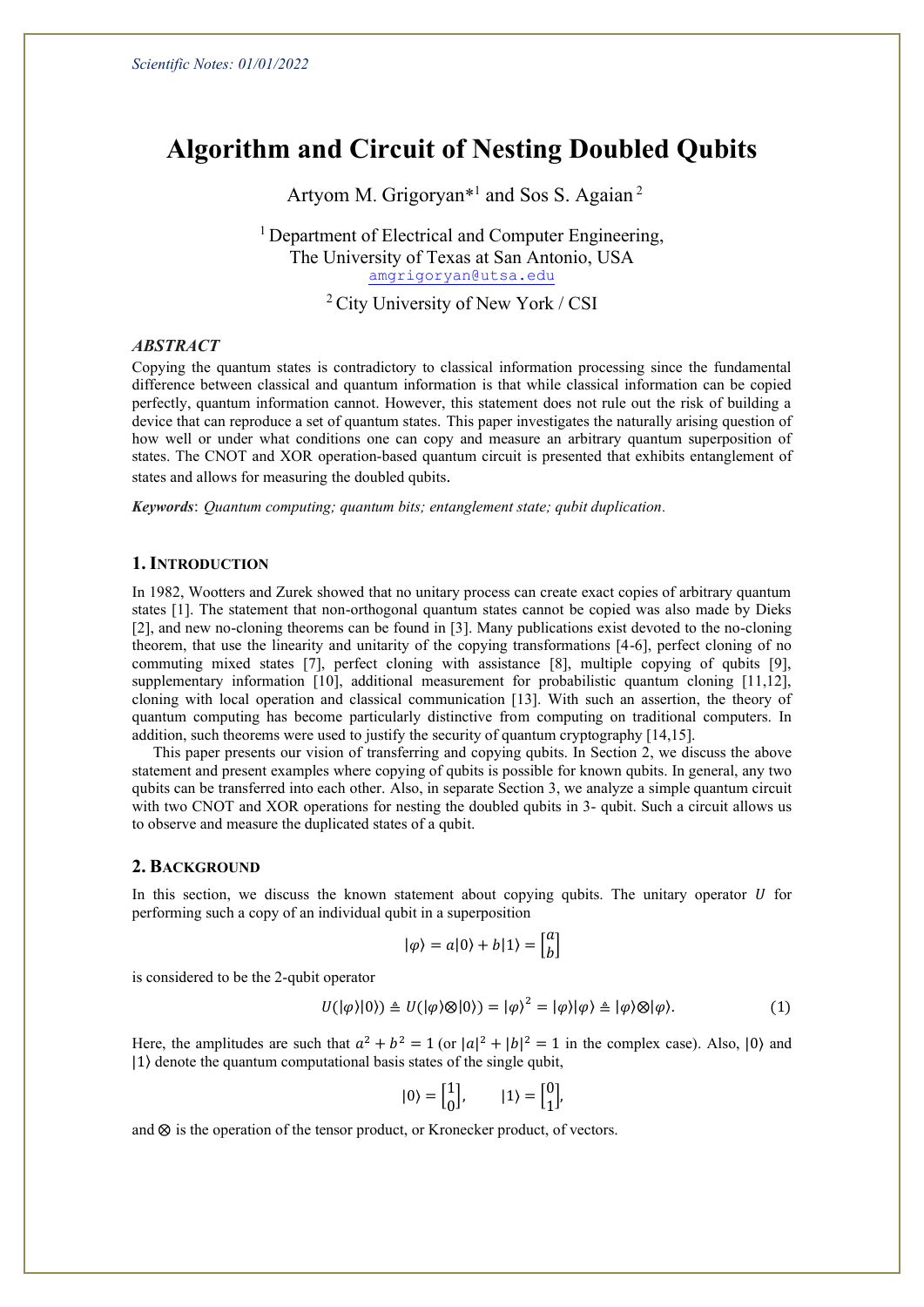When measuring the qubit, by using the Hermitian projection on the basis  $|0\rangle$  and  $|1\rangle$ , the probability of the outcome  $|0\rangle$  is  $a^2$  and the probability of outcome  $|1\rangle$  is  $b^2$ . The axioms of quantum mechanics demonstrate that after the measurement, a qubit is collapsed to the measured basis state, so that a qubit will be destroyed in this measurement. Thus, we may perhaps state the well-known no-cloning theorem: no quantum procedure exists that can reproduce perfectly an arbitrary quantum state. Therefore, the measurement is an irreversible operation; in contrast, it is pretty easy to copy information, even in a reversible manner in classical computers. It means that using the well-known teleportation protocol, we may create a perfect replica of the original qubit, but this will be at the cost of destroying information encoded in the original qubit [9,14]. Thus, a) if we are only interested in producing imperfect copies, then it is possible to design machines (actually, to find unitary transformations) which can copy quantum states, b) if we do two identical copies, then the quality of these copies depends on the input state; and c) we may formulate the quantum copying problem goal is to produce a copy of the initial qubit, which is as close as possible to the original state, while the output state of the original qubit is minimally disturbed [14]. However, this theorem does not rule out the possibility of building a device that can copy a particular set of orthonormal quantum states [16]. In quantum computing, the CNOT operation does not allow for copying the qubits, as in traditional computing, when copying the bits. In a digital computer, when copying a bit, a new cell is allocated in the computer's memory, the value of the bit is read, and then this value is written to the cell. Such a read-write-out procedure is likely to take place in quantum systems. Undoubtedly, other operators and quantum circuits are needed here. For each state of a qubit, probably somewhere in space, an identical state is reproduced. Maybe it is not in its pure form, but in some kind of entangled state with other qubits. In other words, it is possible that such copies can be nested in other shells of systems with a large number of qubits, from where they can be measured and processed.

#### **2.1 No Copying qubits**

Let us consider the common calculations in the statement of copying qubits. We consider the qubit in the Hadamard superposition

$$
|\varphi\rangle = (|0\rangle - |1\rangle)/\sqrt{2}.
$$

If a unitary transform  $U$  copies this qubit and it is a linear operator, we obtain two qubits in the following state:

$$
U(|\varphi\rangle|0\rangle)=\frac{1}{\sqrt{2}}(U(|0\rangle|0\rangle)-U(|1\rangle|0\rangle))=\frac{1}{\sqrt{2}}(|0\rangle|0\rangle-|1\rangle|1\rangle)=\frac{1}{\sqrt{2}}(|0,0\rangle-|1,1\rangle).
$$

The state of doubled qubits is

$$
|\varphi\rangle^2 = |\varphi\rangle|\varphi\rangle = \left(\frac{|0\rangle - |1\rangle}{\sqrt{2}}\right) \otimes \left(\frac{|0\rangle - |1\rangle}{\sqrt{2}}\right) = \frac{1}{2} (|0,0\rangle + |1,1\rangle - |0,1\rangle - |1,0\rangle).
$$

Thus, we obtain different 2-qubit quantum superpositions  $U(|\varphi\rangle|0\rangle)$  and  $|\varphi\rangle|\varphi\rangle$ . What we use in the above calculations is the assumption that if an unitary operator copies a single qubit in the superposition  $|\varphi\rangle$ , then it copies any other superposition  $|\psi\rangle = c|0\rangle + d|1\rangle$  of the qubit, i.e.,

$$
U(|\varphi\rangle|0\rangle) = |\varphi\rangle|\varphi\rangle \rightarrow U(|\psi\rangle|0\rangle) = |\psi\rangle|\psi\rangle. \tag{2}
$$

We can consider the quantum states  $|\varphi\rangle|0\rangle$  and  $|\varphi\rangle|\varphi\rangle$  as 4-D vectors,

$$
|\varphi\rangle|0\rangle = |\varphi,0\rangle = a|00\rangle + b|10\rangle = \begin{bmatrix} a \\ 0 \\ b \\ 0 \end{bmatrix}
$$
 (3)

 $\sim$   $\sim$ 

and

$$
|\varphi\rangle|\varphi\rangle = |\varphi,\varphi\rangle = a^2|00\rangle + ab(|01\rangle + |10\rangle) + b^2|11\rangle = \begin{bmatrix} a^2 \\ ab \\ ab \\ b^2 \end{bmatrix}.
$$
 (4)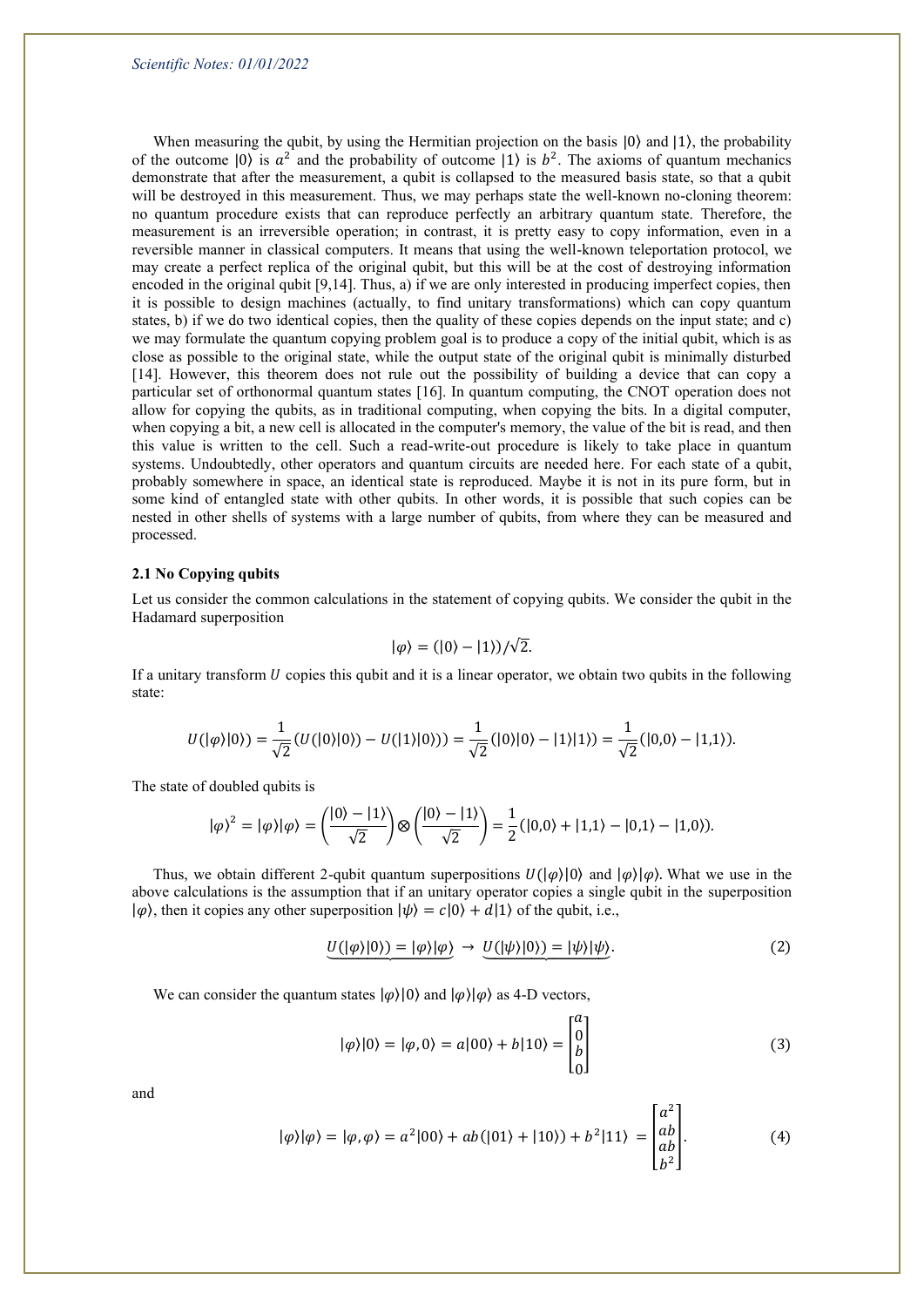We are looking for a  $4\times4$  unitary matrix U, such that

$$
\boldsymbol{U}\begin{bmatrix} a \\ 0 \\ b \\ 0 \end{bmatrix} = \begin{bmatrix} t_{0,0} & t_{0,1} & t_{0,2} & t_{0,3} \\ t_{1,0} & t_{1,1} & t_{1,2} & t_{1,3} \\ t_{2,0} & t_{2,1} & t_{2,2} & t_{2,3} \\ t_{3,0} & t_{3,1} & t_{3,2} & t_{3,3} \end{bmatrix} \begin{bmatrix} a \\ 0 \\ b \\ 0 \end{bmatrix} = \begin{bmatrix} a^2 \\ ab \\ ab \\ b^2 \end{bmatrix}.
$$
 (5)

It is clear that the coefficients of such a matrix will be defined by the values of inputs,  $a$  and  $b$ . If the states of the qubit are known, such a unitary transform is not difficult to construct using a several rotation gates. Here, we should remind that exists the concept of fast unitary transforms, which are called discrete signal-induced heap transforms (DsiHT) [17]. These transforms found effective implementation is signal filtration [18], image enhancement [19], and QR-decomposition of real and complex square matrices [20,21].

#### **2.2. DsiHT and Qubits**

The DsiHT, namely its complete system of basic functions is defined by one or a few given signals, which are called the generators of the transform. Any two vectors  $x$  and  $y$  can be transformed into each other using two DsiHTs with the generators being these vectors. In the case with one generator, we can consider DsiHT that are defined by a chain of  $2\times 2$  rotation gates. For instance, given vector  $v = (x, y)$ , the transformation of this vector to the vector  $(|v||, 0)$  can be described by the matrix of rotation

$$
T\mathbf{v}' = \begin{bmatrix} \cos\vartheta & -\sin\vartheta \\ \sin\vartheta & \cos\vartheta \end{bmatrix} \begin{bmatrix} x \\ y \end{bmatrix} = \begin{bmatrix} \sqrt{x^2 + y^2} \\ 0 \end{bmatrix}.
$$
 (6)

Here, the angle of rotation is calculated by  $\vartheta = \vartheta(x, y) = -\arctan(y/x)$ , or  $\vartheta = \pi/2$  if  $x = 0$ . In the case when this vector has the length 1, we obtain  $Tv' = [1 \ 0]'$ . Thus, any superposition of the single qubit  $|\varphi\rangle = a|0\rangle + b|1\rangle$  can be transferred to the 1<sup>st</sup> basis state  $|0\rangle$ ,

$$
T|\varphi\rangle = T\begin{bmatrix} a \\ b \end{bmatrix} = \begin{bmatrix} 1 \\ 0 \end{bmatrix} = |0\rangle. \tag{7}
$$

This unitary transform is parameterized by the generator,  $|\varphi\rangle = (a, b)'$ , which is the superposition of states of the qubit. Therefore, we will write  $T = T_{a,b}$ , or  $T = T_{|\varphi\rangle}$ , and  $|\varphi\rangle = [T_{|\varphi\rangle}]' |0\rangle$ . Here, ' denotes the transposition of the matrix. Thus, any superposition of the qubit can be initiated from the basis state  $|0\rangle$  (the same is true for the basis state  $|1\rangle$ ). The qubit in the superposition of states  $|\varphi\rangle$  can change its superposition to  $|\psi\rangle$ , by two rotations

$$
|\varphi\rangle \to |\psi\rangle = [T_{|\psi\rangle}]' T_{|\varphi\rangle} |\varphi\rangle. \tag{8}
$$

Two and multi-qubit superpositions can be transferred to each other in the same way. For instance, with three Givens rotations, the DsiHT, H, performs the transform of a vector  $\mathbf{a} = (a_{0,0}, a_{0,1}, a_{1,0}, a_{1,1})$ , with norm  $||a|| = 1$ , into the unit vector  $e = (1,0,0,0)$ . This transform is generated by this vector  $a$ , i.e.,  $H = H_a$ . In other words, the 2-qubit  $|\varphi\rangle$  represented by this vector is transferred to the basis state  $|0\rangle$ . In similar way, DsiHTs allow to transfer the 2-qubit to other basis states,  $|1\rangle$ ,  $|2\rangle$ , and  $|3\rangle$  (for more details see [18]). Another vector  $\mathbf{b} = (b_{0,0}, b_{0,1}, b_{1,0}, b_{1,1})$  with norm equal 1 can also be transformed into the unit vector  $e$  by the DsiHT,  $H_b$ , generated by  $b$ . Therefore, these two vectors representing the 2-qubit superpositions of states

$$
|\varphi\rangle = a_{0,0}|00\rangle + a_{0,1}|01\rangle + a_{1,0}|10\rangle + a_{1,1}|11\rangle
$$

$$
|\psi\rangle = b_{0,0}|00\rangle + b_{0,1}|01\rangle + b_{1,0}|10\rangle + b_{1,1}|11\rangle
$$

can be transferred to each other by using two DsiHTs as

and

$$
|\varphi\rangle \to |\psi\rangle = [H_b]' H_a |\varphi\rangle \quad \text{and} \quad |\psi\rangle \to |\varphi\rangle = [H_a]' H_b |\psi\rangle. \tag{9}
$$

Below, we consider a few examples of such transformation of vectors (or 2-qubits).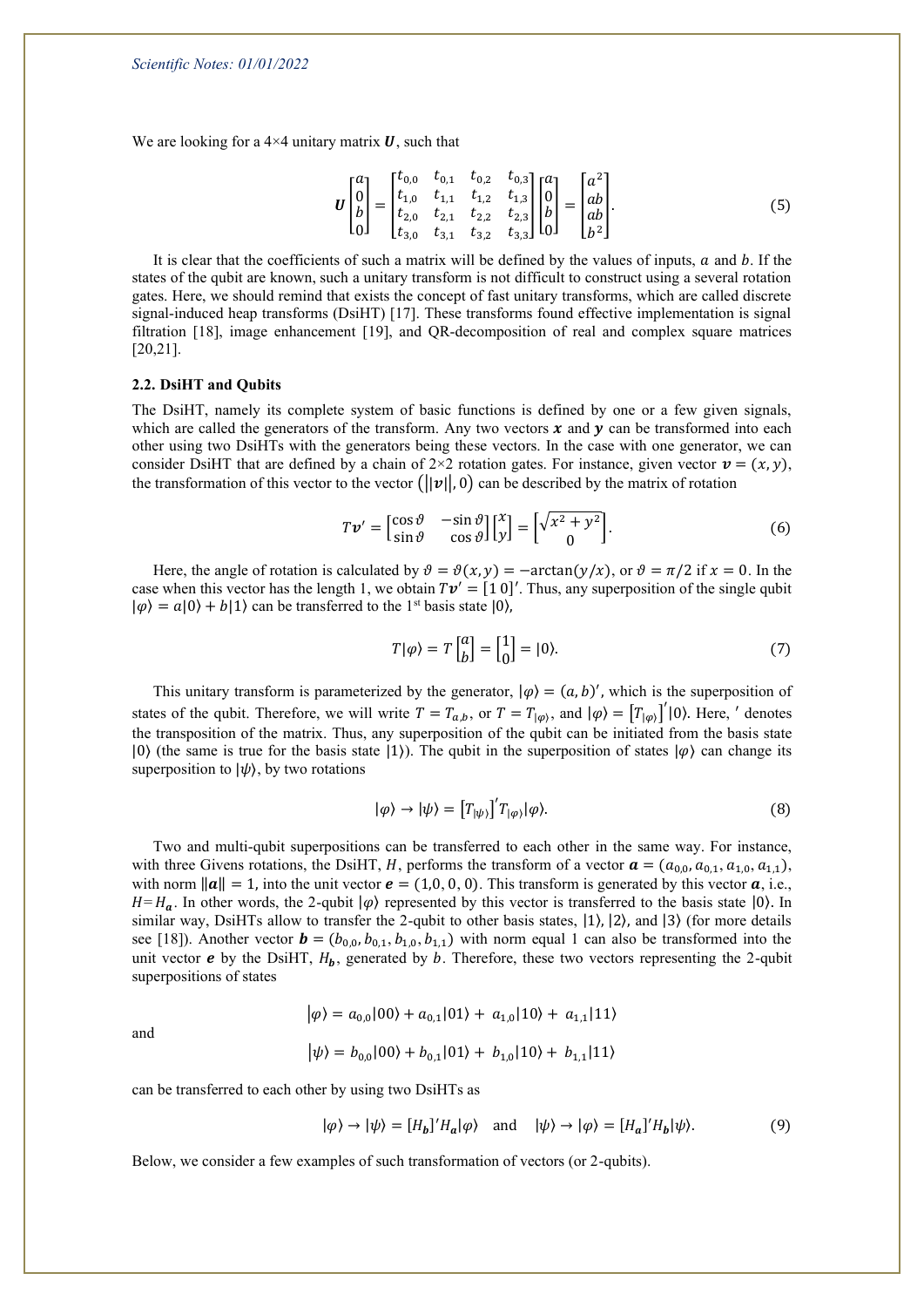### **A. Examples of 2-Qubit Transform**

First, we describe an example of transforming two arbitrary 2-qubits,  $\mathbf{U}: |\varphi\rangle \rightarrow |\psi\rangle$ .

*Example 1:* Consider two 4-dimentional vectors

$$
\boldsymbol{a} = \frac{1}{\sqrt{2}} (1,0,0,1)'
$$
 and  $\boldsymbol{b} = \frac{1}{2} (1,1,1,1)'$ .

These two vectors are not orthogonal. The vector  $\boldsymbol{a}$  and  $\boldsymbol{b}$  represent the 2-qubit superpositions

$$
|\varphi_2\rangle = (|00\rangle + |11\rangle)/\sqrt{2}
$$
 and  $|\psi_2\rangle = (|00\rangle + |01\rangle + |10\rangle + |11\rangle)/2$ .

The matrix of the 4-point DsiHT generated by  $\boldsymbol{a}$  is

$$
H_a = \frac{1}{\sqrt{2}} \begin{bmatrix} 1 & 0 & 0 & 1 \\ 0 & \sqrt{2} & 0 & 0 \\ 0 & 0 & \sqrt{2} & 0 \\ -1 & 0 & 0 & 1 \end{bmatrix} = \begin{bmatrix} 0.7071 & 0 & 0 & 0.7071 \\ 0 & 1 & 0 & 0 \\ 0 & 0 & 1 & 0 \\ -0.7071 & 0 & 0 & 0.7071 \end{bmatrix}
$$
(10)

with one rotation by -45 $^{\circ}$ . The matrix of the DsiHT with the generator  $\boldsymbol{b}$  is

$$
H_{b} = \frac{1}{2} \begin{bmatrix} 1 & 1 & 1 & 1 \\ -\sqrt{2} & \sqrt{2} & 0 & 0 \\ -0.8165 & -0.8165 & 1.6330 & 0 \\ -0.5774 & -0.5774 & -0.5774 & 1.7321 \end{bmatrix}
$$
(11)

with three rotation by angles -45°, -35.2644°, and -30°. Thus,

$$
H_b = \begin{bmatrix} 0.8660 & 0 & 0 & 0 & 0.5 \\ 0 & 1 & 0 & 0 & 0 \\ 0 & 0 & 1 & 0 & 0 \\ -0.5 & 0 & 0 & 0.8660 \end{bmatrix} \begin{bmatrix} 0.8165 & 0 & 0.5774 & 0 \\ 0 & 1 & 0 & 0 \\ -0.5774 & 0 & 0.8165 & 0 \\ 0 & 0 & 0 & 1 \end{bmatrix} \begin{bmatrix} 0.7071 & 0.7071 & 0 & 0 \\ -0.7071 & 0.7071 & 0 & 0 \\ 0 & 0 & 1 & 0 \\ 0 & 0 & 0 & 1 \end{bmatrix}.
$$

The matrices  $H_a$  and  $H_b$  are unitary, and we can write the following:  $([H_b]'H_a)$   $a = b$ . Thus, we obtain the unitary matrix

$$
\boldsymbol{U} = [H_{b}]' H_{a} = \begin{bmatrix} 0.5577 & -0.7071 & -0.4082 & 0.1494 \\ 0.5577 & 0.7071 & -0.4082 & 0.1494 \\ 0.5577 & 0 & 0.8165 & 0.1494 \\ -0.2588 & 0 & 0 & 0.9659 \end{bmatrix}
$$
(12)

for the required transformation

$$
(|\varphi\rangle|0\rangle) \to |\varphi\rangle^2 = \mathbf{U} \left(|\varphi\rangle|0\rangle\right) = \mathbf{U} \frac{1}{\sqrt{2}} \begin{bmatrix} 1 \\ 0 \\ 0 \\ 1 \end{bmatrix} = \frac{1}{2} \begin{bmatrix} 1 \\ 1 \\ 1 \\ 1 \end{bmatrix} . \tag{13}
$$

The matrix  $\bf{U}$  is composed by four matrices of rotation. Such a matrix is not unique in a sense that other unitary matrices can also be used for the above transformation. To show this, we write the above equation as

$$
U\begin{bmatrix} 1\\0\\0\\1 \end{bmatrix} = \frac{1}{\sqrt{2}} \begin{bmatrix} 1\\1\\1\\1 \end{bmatrix}.
$$
 (14)

Now, we consider the matrix equation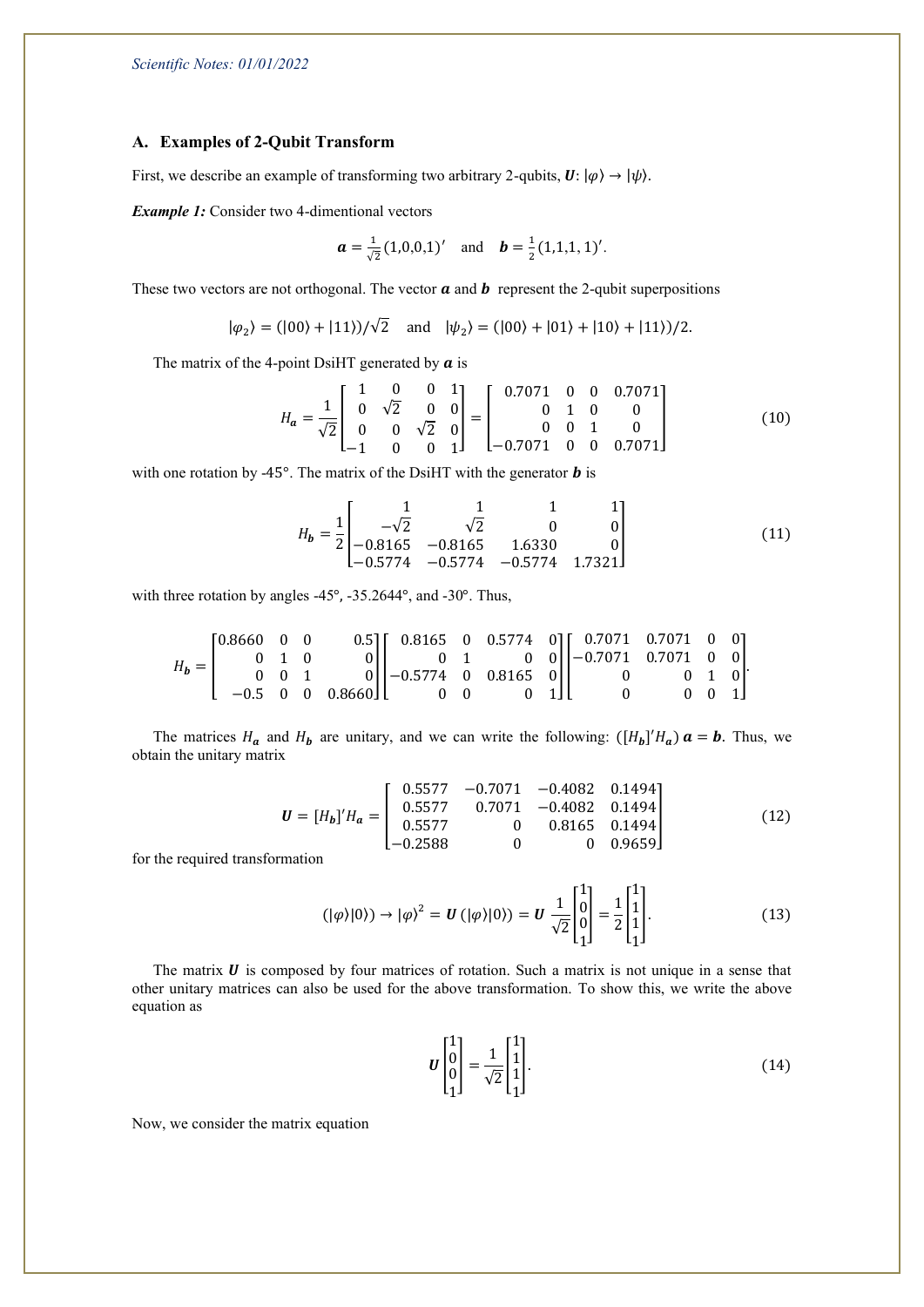*Scientific Notes: 01/01/2022*

$$
A\begin{bmatrix} 1\\0\\0\\1 \end{bmatrix} = \frac{1}{\sqrt{2}} \begin{bmatrix} 1 & 0 & 1 & 0\\0 & 1 & 0 & 1\\0 & -1 & 0 & 1\\1 & 0 & -1 & 0 \end{bmatrix} \begin{bmatrix} 1\\0\\0\\1 \end{bmatrix} = \frac{1}{\sqrt{2}} \begin{bmatrix} 1\\1\\1\\1 \end{bmatrix}.
$$
 (15)

The matrix **A** is unitary with det  $A = 1$  and its inverse is

$$
A^{-1} = A' = \frac{1}{\sqrt{2}} \begin{bmatrix} 1 & 0 & 0 & 1 \\ 0 & 1 & -1 & 0 \\ 1 & 0 & 0 & -1 \\ 0 & 1 & 1 & 0 \end{bmatrix} .
$$
 (16)

When using the operations with the matrix  $A$  in quantum circuits, this matrix can be presented by two simple gates (permutations) as follows:

$$
A = \begin{bmatrix} 1 & 0 & 0 & 0 \\ 0 & 0 & 1 & 0 \\ 0 & 0 & 0 & 1 \\ 0 & 1 & 0 & 0 \end{bmatrix} \frac{1}{\sqrt{2}} \begin{bmatrix} 1 & 1 & 0 & 0 \\ 1 & -1 & 0 & 0 \\ 0 & 0 & 1 & 1 \\ 0 & 0 & -1 & 1 \end{bmatrix} \begin{bmatrix} 1 & 0 & 0 & 0 \\ 0 & 0 & 1 & 0 \\ 0 & 1 & 0 & 0 \\ 0 & 0 & 0 & 1 \end{bmatrix}.
$$
 (17)

The core matrix in this representation is the matrix

$$
A_4 = \frac{1}{\sqrt{2}} \begin{bmatrix} 1 & 1 & 0 & 0 \\ 1 & -1 & 0 & 0 \\ 0 & 0 & 1 & 1 \\ 0 & 0 & -1 & 1 \end{bmatrix} = H_2 \oplus A_2, \tag{18}
$$

where  $\oplus$  is the operation of the Kronecker sum of matrices and the 2×2 matrices are

$$
H_2 = \frac{1}{\sqrt{2}} \begin{bmatrix} 1 & 1 \\ 1 & -1 \end{bmatrix} \text{ and } A_2 = \frac{1}{\sqrt{2}} \begin{bmatrix} 1 & 1 \\ -1 & 1 \end{bmatrix} = \begin{bmatrix} 1 & 0 \\ 0 & -1 \end{bmatrix} H_2.
$$

Thus, in this example we got another matrix  $A$  that can be used instead of matrix  $U$  in Eq. 12. This matrix was easy to construct by hand, since the unnormalized amplitudes of the 2-qubits are binary, 0 and 1.

*Example 2.* For the qubit  $|\varphi\rangle = (3|0\rangle + 4|1\rangle)/5$ , we consider the following two 4-dimentional vectors corresponding to the qubits  $|\varphi\rangle|0\rangle$  and  $|\varphi\rangle|\varphi\rangle$ :

$$
x = \frac{1}{5}(3,0,4,0)'
$$
 and  $y = \frac{1}{25}(9,12,12,16)'$ .

The unitary transform composed by two DsiHTs  $H<sub>v</sub>$  and  $H<sub>x</sub>$  with four rotations by angles 53.13°, 38.66°, 39.79°, and −53.13° has the matrix

$$
\boldsymbol{U} = \begin{bmatrix} 0.5159 & -0.80 & 0.0631 & -0.2999 \\ 0.6878 & 0.60 & 0.0841 & -0.3998 \\ -0.3367 & 0 & 0.8525 & -0.3998 \\ 0.3840 & 0 & 0.5120 & 0.7684 \end{bmatrix}
$$

det  $U = 1$  and  $Ux = y$ . Such a transform is not unique. Using the concept of the strong DsiHT, we get the following unitary matrix with five rotations by 53.13°,90°,53.13°,38.66°, 39.79° (for detail see [18]):

$$
\boldsymbol{U} = \begin{bmatrix} -0.4240 & -0.3748 & 0.7680 & -0.2999 \\ 0.7680 & -0.4998 & 0.0240 & -0.3998 \\ 0.2880 & 0.7809 & 0.3840 & -0.3998 \\ 0.3840 & 0 & 0.5120 & 0.7684 \end{bmatrix}, \quad \det \boldsymbol{U} = 1.
$$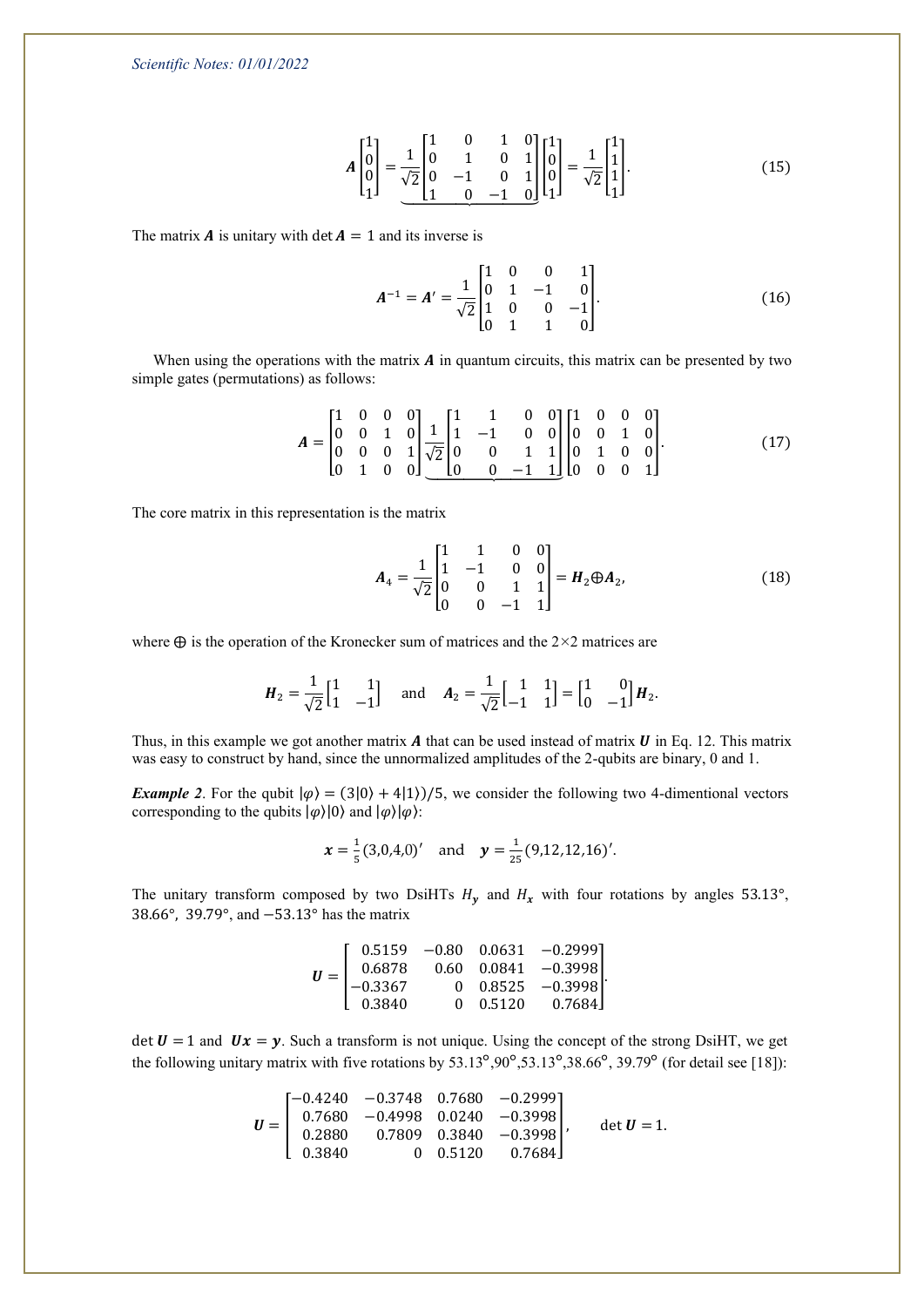### **B.** Matrix *U* for the Hadamard Superpositions

*Example 3:* We consider the superposition

$$
|\varphi\rangle = a|0\rangle + b|1\rangle = (|0\rangle + |1\rangle)/\sqrt{2},
$$

i.e., the case when  $a = b = 1/\sqrt{2}$ . We will consider the transformation of this qubit without DsiHT; the example is simple and can be solved manually. Equation 5 can be written as

$$
\boldsymbol{U}\frac{1}{\sqrt{2}}\begin{bmatrix} 1\\0\\1\\0 \end{bmatrix} = \frac{1}{2}\begin{bmatrix} 1\\1\\1\\1 \end{bmatrix}, \text{ or } \boldsymbol{U}\begin{bmatrix} 1\\0\\1\\0 \end{bmatrix} = \frac{1}{\sqrt{2}}\begin{bmatrix} 1\\1\\1\\1 \end{bmatrix}.
$$
 (19)

It is not difficult to construct such a matrix. The matrix  $\boldsymbol{U}$  is

$$
U = \frac{1}{\sqrt{2}} \begin{bmatrix} 1 & 0 & 0 & 1 \\ 0 & 1 & 1 & 0 \\ 0 & -1 & 1 & 0 \\ 1 & 0 & 0 & -1 \end{bmatrix}
$$
 (20)

and it can be written with two permutations  $(1,2,3)$  and  $(1,3,2)$  as

$$
\boldsymbol{U} = \begin{bmatrix} 1 & 0 & 0 & 0 \\ 0 & 0 & 1 & 0 \\ 0 & 0 & 0 & 1 \\ 0 & 1 & 0 & 0 \end{bmatrix} \frac{1}{\sqrt{2}} \begin{bmatrix} 1 & 1 & 0 & 0 \\ 1 & -1 & 0 & 0 \\ 0 & 0 & 1 & 1 \\ 0 & 0 & -1 & 1 \end{bmatrix} \begin{bmatrix} 1 & 0 & 0 & 0 \\ 0 & 0 & 0 & 1 \\ 0 & 1 & 0 & 0 \\ 0 & 0 & 1 & 0 \end{bmatrix} . \tag{21}
$$

One can see that this matrix can be obtained from matrix  $\boldsymbol{A}$  in Eq. 17, by using the CNOT gate  $\boldsymbol{P}_1$ ,

$$
\boldsymbol{U} = \boldsymbol{A}\boldsymbol{P}_1 = \frac{1}{\sqrt{2}} \begin{bmatrix} 1 & 0 & 1 & 0 \\ 0 & 1 & 0 & 1 \\ 0 & -1 & 0 & 1 \\ 1 & 0 & -1 & 0 \end{bmatrix} \begin{bmatrix} 1 & 0 & 0 & 0 \\ 0 & 1 & 0 & 0 \\ 0 & 0 & 0 & 1 \\ 0 & 0 & 1 & 0 \end{bmatrix} = \frac{1}{\sqrt{2}} \begin{bmatrix} 1 & 0 & 0 & 1 \\ 0 & 1 & 1 & 0 \\ 0 & -1 & 1 & 0 \\ 1 & 0 & 0 & -1 \end{bmatrix}.
$$

Now, we consider the second Hadamard superposition

$$
|\varphi\rangle = a|0\rangle + b|1\rangle = (|0\rangle - |1\rangle)/\sqrt{2},
$$

i.e., the case when  $b = -a = -1/\sqrt{2}$ . Then,

$$
|\varphi\rangle|0\rangle = a|00\rangle + b|10\rangle = \frac{|00\rangle - |10\rangle}{\sqrt{2}} = \frac{1}{\sqrt{2}} \begin{bmatrix} 1 \\ 0 \\ -1 \\ 0 \end{bmatrix}
$$

and

$$
|\varphi\rangle^2 = |\varphi\rangle|\varphi\rangle = \frac{1}{2}(|00\rangle - (|01\rangle + |10\rangle) + |11\rangle) = \frac{1}{2} \begin{bmatrix} 1 \\ -1 \\ -1 \end{bmatrix}.
$$

The same unitary transform can be used for copying this qubit, i.e.,

$$
U\begin{bmatrix} 1\\0\\-1\\0 \end{bmatrix} = \frac{1}{\sqrt{2}} \begin{bmatrix} 1\\-1\\-1\\1 \end{bmatrix}.
$$
 (22)

Thus, for two qubits in the superpositions of states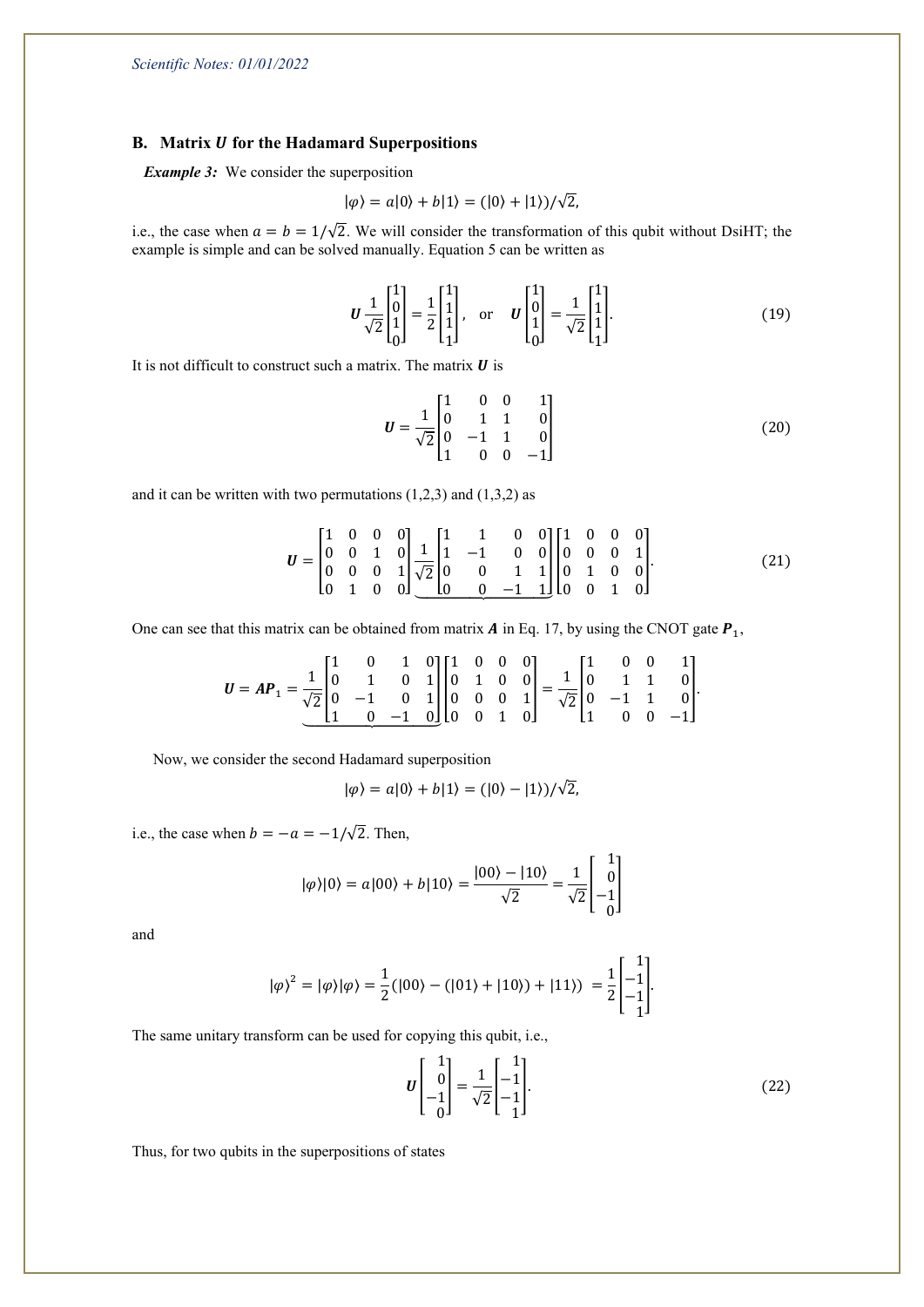$$
|\varphi_{1,2}\rangle=\frac{|0\rangle\pm|1\rangle}{\sqrt{2}},
$$

we use one copying unitary transformation with the matrix  $\bm{U}$ . These two states are orthogonal. It is easy to see that only these two qubits  $|\varphi_1\rangle$  and  $|\varphi_2\rangle$  can be copied by this transformation.

As mentioned above (see Eq. 9), arbitrary quantum superpositions of states can be transformed into another. Does this mean that the quantum superpositions of only known single qubits can be copied? We will answer this question, if we can, in the next work, but for now we leave it to the reader. Unitary transformations for copying qubits are parameterized by amplitudes of quantum superpositions of states of the qubits. They are not universal, i.e., cannot be used to copy any qubits. And it should be so; everything is like in living systems. In order to reproduce its copy, a living object must have its own progenitor.

# **3. Quantum circuit for nesting doubled qubits**

In this section, we present a method of nesting the doubled qubits in a larger state. In other words, we discuss the circuit which might be used to calculate the doubled qubits in arms of 3-qubit. The measurement and separation of states of doubled qubits are described.

Let us consider a qubit in the state  $|\varphi\rangle = a|0\rangle + b|1\rangle$  with the required condition that  $|\alpha|^2 + |b|^2 = 1$ . These coefficients are considered real. The duplicated copy of this state is the 2-qubit state

$$
|\varphi^2\rangle \triangleq |\varphi\rangle|\varphi\rangle = a^2|00\rangle + b^2|11\rangle + ab|01\rangle + ab|10\rangle. \tag{23}
$$

When applying the CNOT operator (X) with control qubit  $|\varphi\rangle$  and controlling (target) state  $|0\rangle$ , the result is the 2-qubit state

$$
|\psi\rangle \triangleq X[|\psi\rangle, |0\rangle] = X[a|0\rangle + b|1\rangle, |0\rangle] = a|00\rangle + b|11\rangle, \tag{24}
$$

as it is illustrated in Fig. 1.



**Fig. 1** The circuit with the CNOT operation.

This operation changes the  $2<sup>nd</sup>$  qubit state  $|0\rangle$  to  $|1\rangle$ , when the control qubit is  $|1\rangle$ , i.e.,  $X[|1\rangle, |0\rangle] =$  $|1\rangle|1\rangle = |11\rangle$ . Except for the cases when  $a = 0$  and  $b = 0$ , the states  $|\varphi^2\rangle$  and  $|\psi\rangle$  are different. Thus, the qubit in its general state is not copying by this circuit with the CNOT gate.

Now, we apply the second CNOT operator with a new control qubit in the state  $|\phi\rangle = (|0\rangle + |1\rangle)/\sqrt{2}$ , which can be obtained, by using the Walsh-Hadamard gate  $H$  on the basis state  $|0\rangle$ ,

$$
H|0\rangle = \frac{1}{\sqrt{2}} \begin{bmatrix} 1 & 1 \\ 1 & -1 \end{bmatrix} |0\rangle = \frac{|0\rangle + |1\rangle}{\sqrt{2}}.
$$

The target qubit is the second qubit of the 2-qubit state  $|\psi\rangle = a|00\rangle + b|11\rangle$ . The result of this operation is the following superposition of 3-qubit (without coefficient  $1/\sqrt{2}$ ):

$$
|\chi\rangle = X[|\phi\rangle, |\psi\rangle]_2 = X[|0\rangle + |1\rangle, a|00\rangle + b|11\rangle]_2 = X[|0\rangle, a|00\rangle + b|11\rangle]_2 + X[|1\rangle, a|00\rangle + b|11\rangle]_2
$$
  
= a|000\rangle + b|011\rangle + a|101\rangle + b|110\rangle. (25)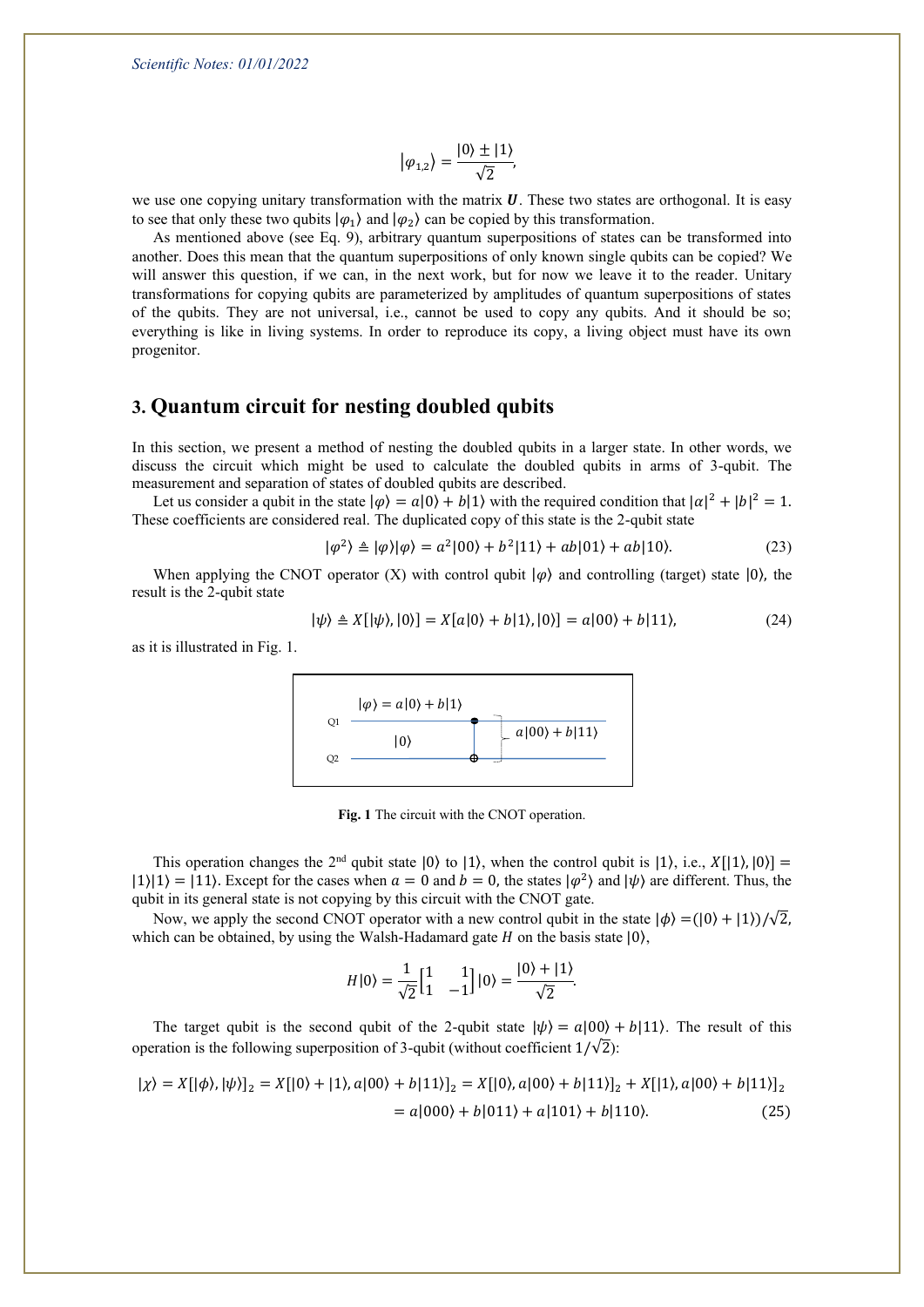We consider the 3-qubit permutation  $(1,5)(2,6)$ , for which we will use the gate shown in Fig. 2 in part (a) and call it the 2-XOR operator. This permutation is

$$
P_{(1,5),(2,6)}:(0,1,2,3,4,5,6,7) \rightarrow (0,5,6,3,4,1,2,7).
$$

The logic element in this figure is not a Toffoli gate over 3-qubit state, which performs the permutation (6,7). The circuit representation of the Toffoli gate is shown in part (b).



**Fig. 2** Circuit representation of the 3-qubit permutations (a) (1,5)(2,6) and (b) (6,7).

Applying this operator on 3-qubit in superposition of Eq. 25, we obtain the following state:

$$
|\xi\rangle = a|000\rangle + b|010\rangle + a|100\rangle + b|110\rangle = a|00\rangle + b|01\rangle|0\rangle + a|10\rangle + b|11\rangle|0\rangle.
$$

It is a superposition of the first four basis states |0⟩, |1⟩, |2⟩, and |3⟩. Using the normalization coefficient  $1/\sqrt{2}$ , we obtain

$$
|\xi\rangle = \frac{a|00\rangle + b|01\rangle}{\sqrt{2}}|0\rangle + \frac{a|10\rangle + b|11\rangle}{\sqrt{2}}|0\rangle, \tag{26}
$$

The abstract circuit for calculating this 3-qubit  $|\xi\rangle$  is given in Fig. 3.



**Fig. 3** The 3-qubit circuit with two CNOT and 2-XOR operations.

The same diagram in compact form is shown in Fig. 4.



**Fig. 4** The 3-qubit circuit with two CNOT operations and 2-XOR operations.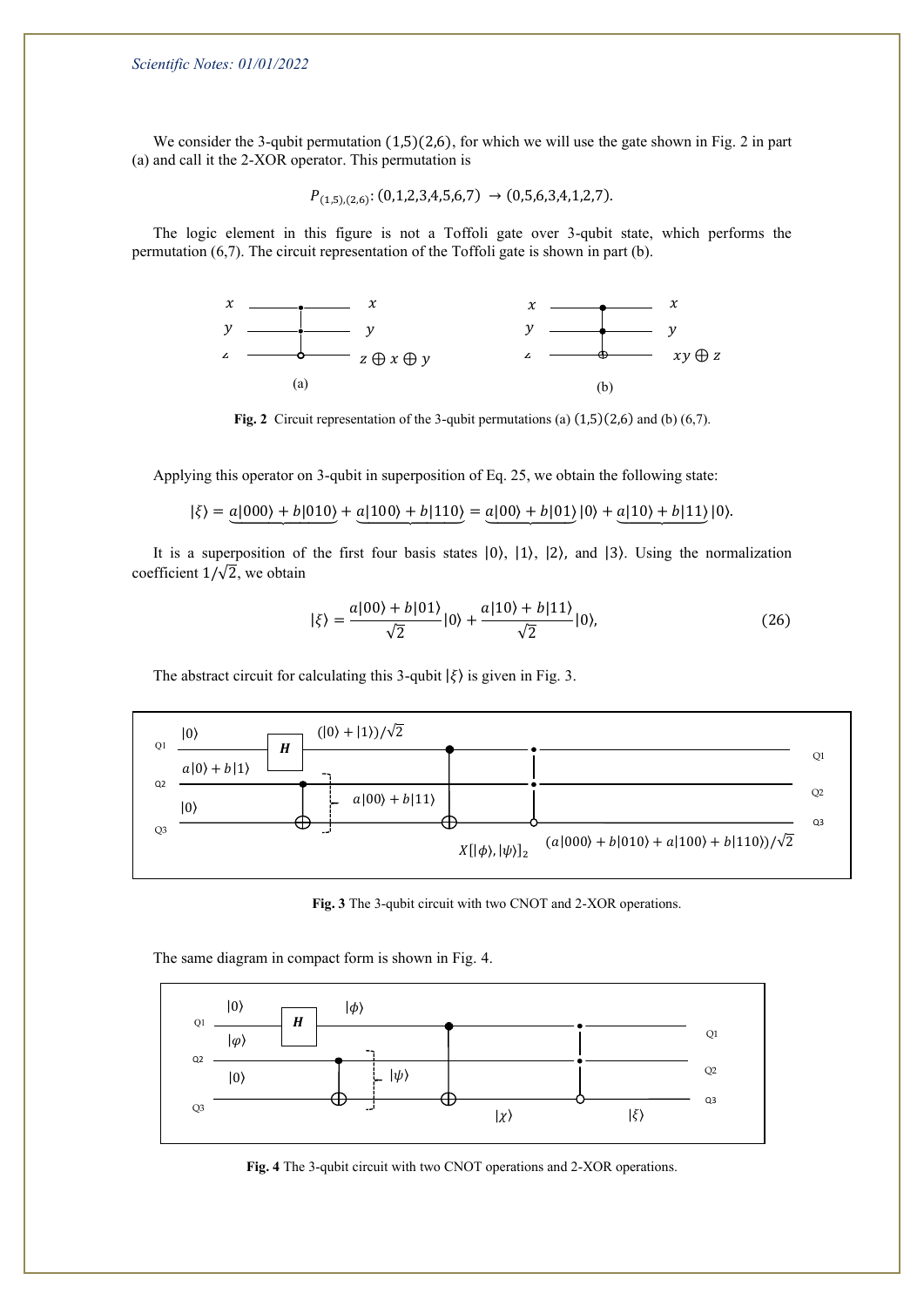Now, we consider the doubled qubits  $|\varphi\rangle^2$ . When measuring the first qubit of  $|\varphi\rangle^2$ , we obtain with the probability  $a^2$  the state  $|(\varphi^2)_0\rangle = a|00\rangle + b|01\rangle$ , and the state  $|(\varphi^2)_1\rangle = a|10\rangle + b|11\rangle$  with probability  $b<sup>2</sup>$ . As follows from Eq. 26, the 3-qubit superposition  $|\xi\rangle$  can be written as

$$
|\xi\rangle = |(\varphi^2)_0\rangle|0\rangle + |(\varphi^2)_1\rangle|0\rangle = \frac{|(\varphi^2)_0\rangle + |(\varphi^2)_1\rangle}{\sqrt{2}}|0\rangle.
$$
 (27)

Measuring the first qubit of  $|\xi\rangle$ , we obtain with the same probability 0.5 the following two states. If the measured qubit is 0, the state will be

$$
|\xi\rangle_0 = a|000\rangle + b|010\rangle = (a|00\rangle + b|01\rangle)|0\rangle = |(\varphi^2)_0\rangle|0\rangle. \tag{28}
$$

If the measured first qubit is 1, then the state will be

$$
|\xi\rangle_1 = a|100\rangle + b|110\rangle = (a|10\rangle + b|11\rangle)|0\rangle = |(\varphi^2)_1\rangle|0\rangle. \tag{29}
$$

Thus, after measuring the first qubit in the 3-qubit state  $|\xi\rangle$ , in the first two qubits of the measurement we obtain one of the states of the doubled qubits  $|\varphi\rangle^2$ , namely

$$
|(\varphi^2)_0\rangle = a|00\rangle + b|01\rangle \text{ or } |(\varphi^2)_1\rangle = a|10\rangle + b|11\rangle.
$$

The last qubit of both measurements is 0. The full circuit of processing the given qubit  $|\varphi\rangle$  and measuring the doubled qubits nested in the 3-qubit state is shown in Fig. 5. The parameter of measurement  $M = 0$  or 1 when the measured first qubit is 0 or 1, respectively.



**Fig. 5** The 3-qubit circuit with measurement of the duplicated qubit.

Thus, this circuit shows that the doubled qubits can be nested in the 3-qubit state, namely in the first two qubits of this state. The output of this scheme is a kind of shell containing doubled qubits, from where they can be measured.

#### **Algorithm of nesting and measuring the doubled qubits in the 3-qubit state:**

- 1.  $|\psi\rangle = X(|\varphi\rangle \oplus |0\rangle).$
- 2.  $|\phi\rangle = H|0\rangle$ .
- 3.  $|\chi\rangle = X[|\phi\rangle, |\psi\rangle]_2$ .
- 4.  $|\xi\rangle = P_{(1,5),(2,6)}|\chi\rangle.$
- 5. Measurement:  $|\xi\rangle \rightarrow \{(1-M)|(\varphi^2)_0\rangle + M |(\varphi^2)_1\rangle, |0\rangle\}.$
- 6. The doubled qubits are described by the first two qubits of the measured 3-qubit,

$$
|\varphi\rangle^2 \approx |\xi\rangle_{1,2} = (1 - M) \left[ \underline{a|00\rangle + b|01\rangle} \right] + M \left[ \underline{a|10\rangle + b|11\rangle} \right].
$$

These measured 2-qubit superpositions carry information of the original qubit  $|\varphi\rangle$ ;

 $a|00\rangle + b|01\rangle = |0\rangle|\varphi\rangle$  and  $a|10\rangle + b|11\rangle = |1\rangle|\varphi\rangle.$